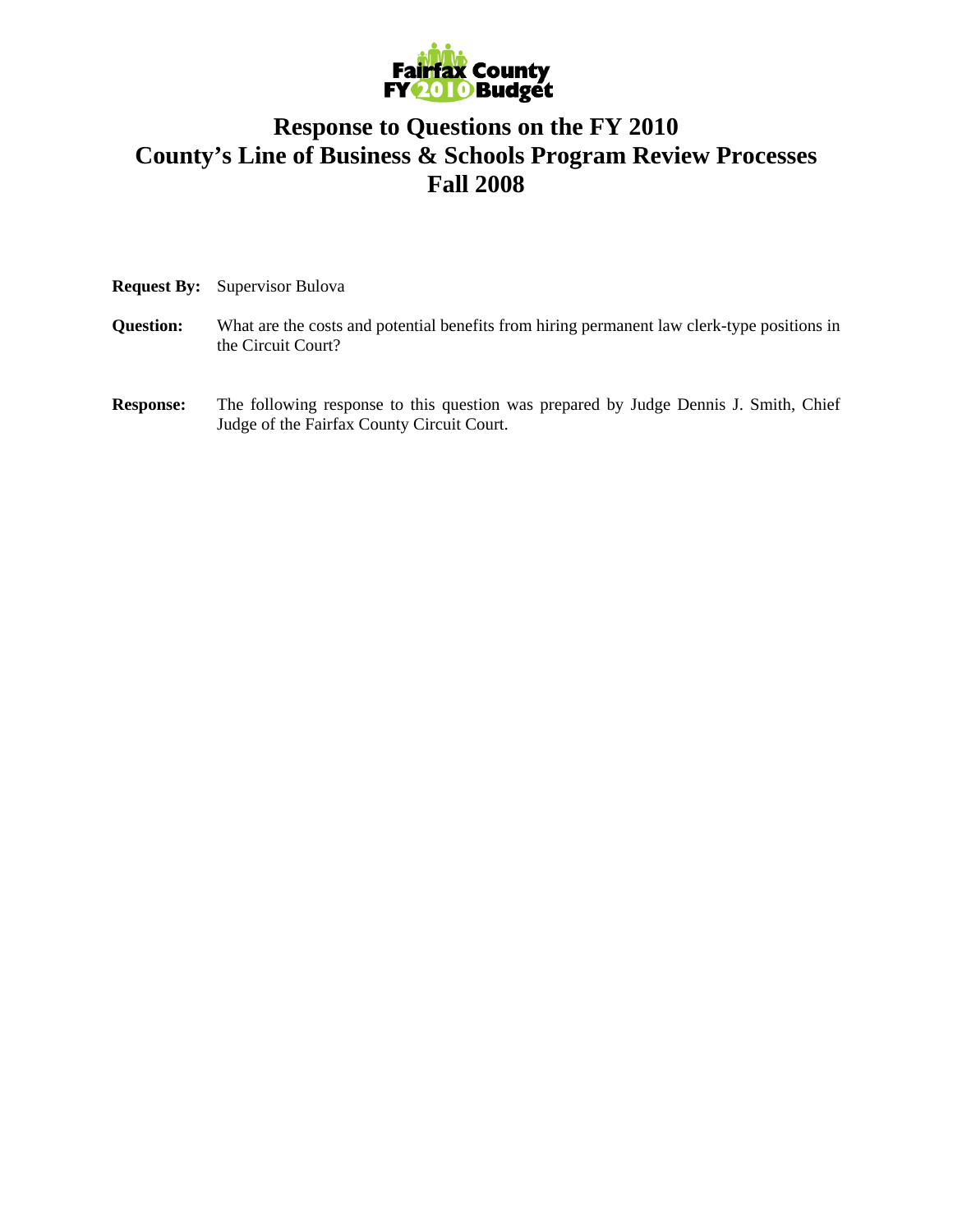

## NINETEENTH JUDICIAL CIRCUIT OF VIRGINIA

Fairfax County Courthouse 4110 Chain Bridge Road Fairfax, Virginia 22030-4009 703-246-2221 · Fax: 703-385-4432 · TDD: 703-352-4139

**COUNTY OF FAIRFAX** 

CITY OF FAIRFAX

DENNIS J. SMITH, CHIEF JUDGE MICHAEL P. MCWEENY MARCUS D. WILLIAMS STANLEY P. KLEIN **JANE MARUM ROUSH** LESLIE M. ALDEN JONATHAN C. THACHER R. TERRENCE NEY<br>GAYLORD L. FINCH, JR. RANDY I. BELLOWS CHARLES J. MAXFIELD BRICED WHITE ROBERT J. SMITH DAVID S. SCHELL **JAN L. BRODIE JUDGES** 

January 15, 2009

**BURCH MILLSAP** BARNARD F. JENNINGS THOMAS A. FORTKORT **JACK B. STEVENS** J. HOWE BROWN **F BRUCE BACH** M. LANGHORNE KEITH ARTHUR B. VIEREGG KATHLEEN H. MACKAY<br>ROBERT W. WOOLDRIDGE, JR. BETIBED JUDGES

The Honorable Sharon Bulova Vice Chairman, Fairfax County Board of Supervisors 9002 Burke Lake Road Burke, Virginia 22015

Dear Vice Chairman Bulova:

I want to thank you for allowing me to appear before you last month to explain the method of operation used by the Fairfax County Circuit Court in administering the justice system in Fairfax County and why that system would no longer be viable if we did not have all of our current law clerk positions filled. As I am sure you could tell by my presentation, the Judges of our court are very proud of our ability to provide the public very rapid access to the court for resolution of civil disputes and criminal charges. I hope that during my appearance before you I satisfactorily answered the questions posed regarding our need for a law clerk for each judge.

Subsequent to the meeting I was asked to provide an additional response to your inquiry regarding permanent law clerks as opposed to temporary law clerks. For purposes of this communication I assume that you are referring to permanent non- lawyer paralegals as law clerks because attorneys hired for these positions would not only start at our current law clerk salary but also participate in Fairfax County retirement programs, which would make them more costly from the outset.

Non-lawyer paralegals would be very helpful with ministerial tasks, and could be of assistance with some basic legal research. On a weekly basis, however, we confront issues which are too complex or novel for non-lawyer paralegals. The quality of the work of our court would suffer greatly if we stopped hiring men and women who graduated in the top third of their classes at very highly rated law schools. I am also convinced that only a very rare paralegal could do the legal analysis we require under the time constraints our docket imposes upon them. You will recall that law clerks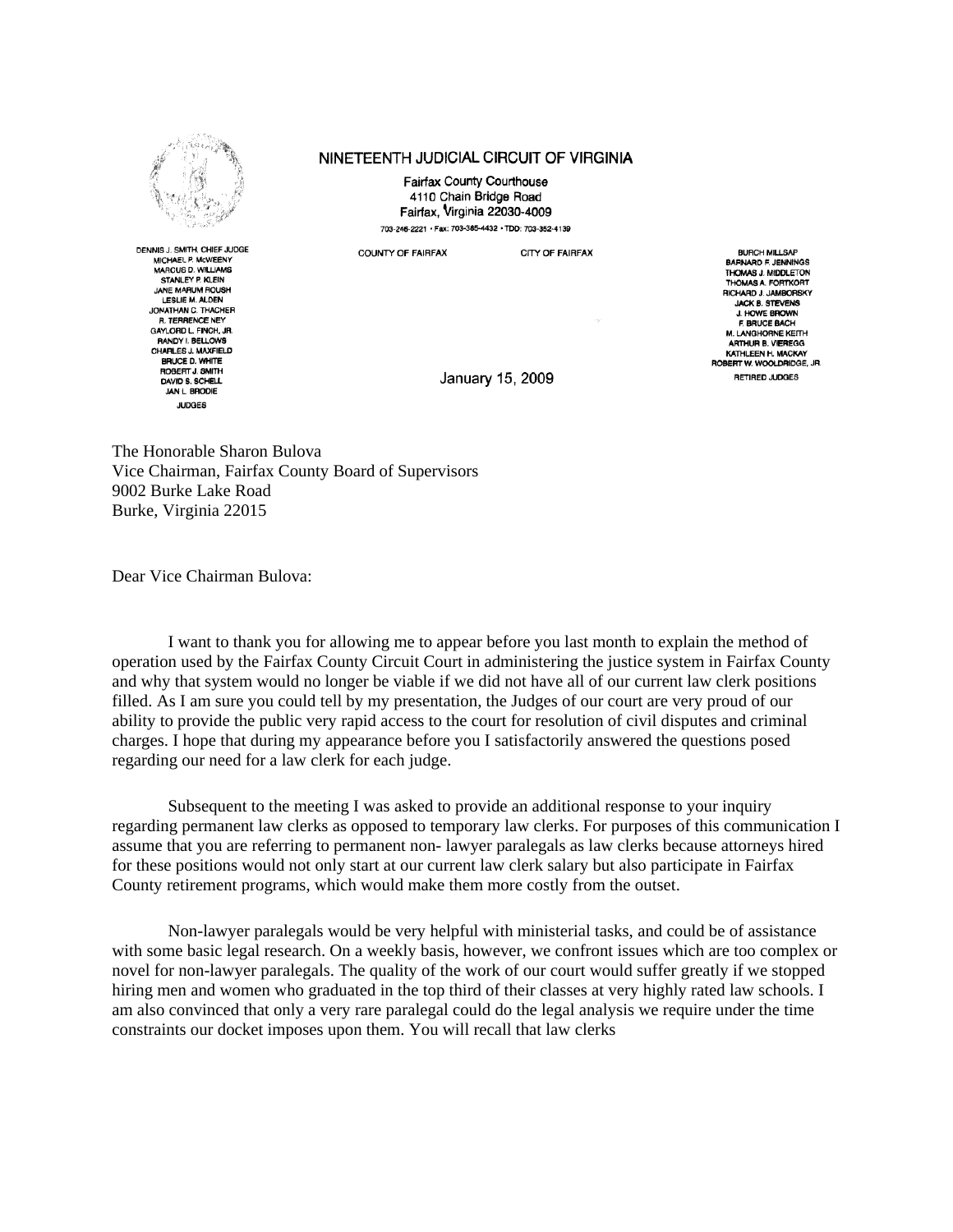*January 15,* 2009 *Page 2 of 3* 

receive legal briefs on Tuesday for motions' hearings on Friday. In some weeks a law clerk might have 20 such motions and he or she must read those briefs, analyze them, and provide an analysis to the judge by the ensuing Thursday evening. A daunting task even for law school graduates who have received three years of comprehensive legal research and writing training.

Additionally, the initial total cost differential between paralegals and law clerks totals \$65,000 to \$70,000 more for all 15 law clerks for the first year. This is only true, however, if we hire all paralegals at the minimum rate of the paralegal pay scale (S-21). You must also bear in mind that our law clerks are "professional employees" who routinely work 50+ hours per week without overtime and/or compensation time. If you considered the cost of overtime which would be due paralegals, paralegals will cost more in the first year. Furthermore, paralegals' salaries would increase each year based on their performance evaluations.

Attached is a chart detailing our analysis of the cost differential between our current law clerks and permanent lawyer and non-lawyer law clerks. We have assumed pay raises consistent with historical raises. We have not assumed pay increases within grade, which would of course apply to any permanent clerks. We have added in a cost for our one-week overlap and compensation time for Wendy Hahn for the training weeks when her work days are significantly extended We have also set out the pay ranges for the entire grades for permanent lawyer and non-lawyer law clerks as some may be hired at higher steps within the grade.

You must also consider that permanent non-lawyer law clerks will require much more extensive training as they do not come to the job with a three year education at an accredited law school. The judges currently train the law clerks over a four-week period. We do this with the assistance of Ms. Wendy Hahn, (an attorney, former law clerk, and our law clerk supervisor), and practicing attorneys. We are able to do this in such a short time because their law schools have trained them in legal reasoning. Paralegals would require significantly more training than law school graduates, not only in basic substantive law, but particularly in legal reasoning, analysis, and writing.

Finally, I must correct figures used in my presentation. I have since obtained information from the Virginia Supreme Court regarding our 2005 caseload which indicates the number of total cases commenced in our Circuit during that year was actually 17,674, not the internal 19,565 number I presented to you at the hearing. This decreased number for cases commenced in 2005 means that our cases commenced have actually increased from 2005 to the present not by the 20.8 percent I previously stated but by 34.5 percent. While we are striving to maintain the current level of access to a hearing before a judge and the speedy rate of conclusion of cases, it is not surprising that our pending caseload continues to grow. Any decrease in the number of clerks would only exacerbate this problem as we would need significantly more time off the bench to review and process agreed Orders and to conduct legal research.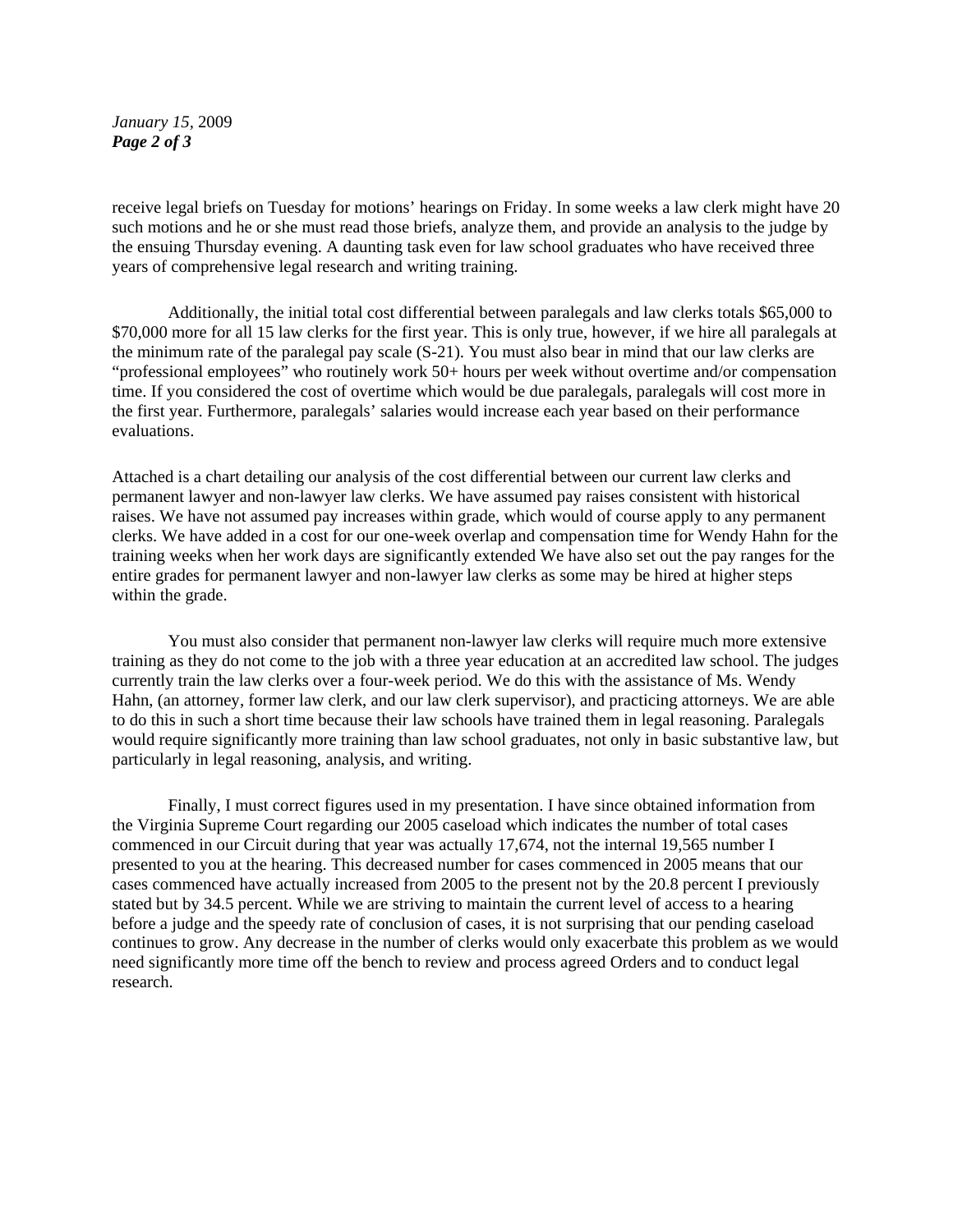*January 15, 2009 Page 3 of 3* 

In closing, I thank you again for your support of our court through the years. I stand ready to meet with you individually or the Board as whole to answer any other questions you may have regarding the administration of the Circuit Court.

Very sincerely yours,

Dann Stritt

DJS/cjf Enclosure cc: Mr. Tracy Hazlett, DMB